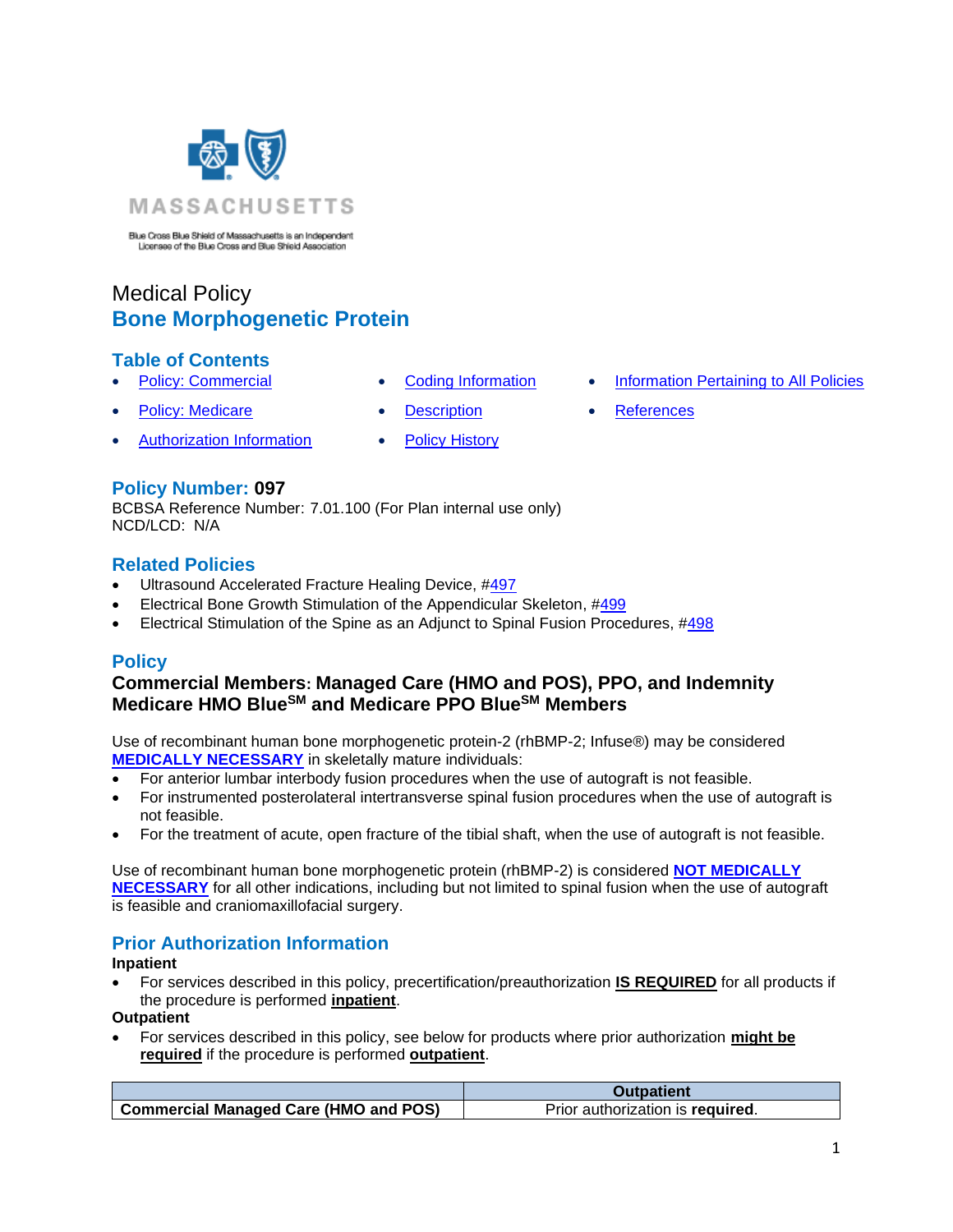| <b>Commercial PPO</b>           | Prior authorization is required. |
|---------------------------------|----------------------------------|
| Medicare HMO BlueSM             | Prior authorization is required. |
| Medicare PPO Blue <sup>sM</sup> | Prior authorization is required. |

# <span id="page-1-0"></span>**CPT Codes / HCPCS Codes / ICD Codes**

*Inclusion or exclusion of a code does not constitute or imply member coverage or provider reimbursement. Please refer to the member's contract benefits in effect at the time of service to determine coverage or non-coverage as it applies to an individual member.* 

*Providers should report all services using the most up-to-date industry-standard procedure, revenue, and diagnosis codes, including modifiers where applicable.*

*The following codes are included below for informational purposes only; this is not an all-inclusive list.*

**The above medical necessity criteria MUST be met for the following codes to be covered for Commercial Members: Managed Care (HMO and POS), PPO, Indemnity, Medicare HMO Blue and Medicare PPO Blue:**

#### **CPT Codes**

| <b>CPT</b> |                                                                                        |
|------------|----------------------------------------------------------------------------------------|
| codes:     | <b>Code Description</b>                                                                |
| 20930      | Allograft, morselized, or placement of osteopromotive material, for spine surgery only |
|            | (Report in addition to the primary spinal fusion procedure)                            |

### **ICD-10 Procedure Codes**

| ICD-10-PCS<br>∣ procedure |                                                                                  |
|---------------------------|----------------------------------------------------------------------------------|
| codes:                    | <b>Code Description</b>                                                          |
| 3E0V0GB                   | Introduction of Recombinant Bone Morphogenetic Protein into Bones, Open Approach |

### <span id="page-1-1"></span>**Description**

#### **Bone Morphogenetic Protein and Carrier and Delivery Systems**

Bone morphogenetic proteins are members of the transforming growth factors family. At present, some 20 bone morphogenetic proteins have been identified, all with varying degrees of tissue-stimulating properties.

The recombinant human bone morphogenetic proteins (rhBMPs) are delivered to the bone grafting site as part of a surgical procedure; a variety of carrier and delivery systems has been investigated. Carrier systems, which are absorbed over time, maintain the concentration of the recombinant human bone morphogenetic protein (rhBMP) at the treatment site; provide temporary scaffolding for osteogenesis; and prevent extraneous bone formation. Carrier systems have included inorganic material, synthetic polymer, natural polymers, and bone allograft. The recombinant human bone morphogenetic protein (rhBMP) and carrier may be inserted via a delivery system, which may also provide mechanical support.

#### **Applications**

The carrier and delivery system are important variables in the clinical use of rhBMPs, and different clinical applications (eg, long-bone nonunion, interbody or intertransverse fusion) have been evaluated with different carriers and delivery systems. For example, rhBMP putty with pedicle and screw devices are used for instrumented intertransverse fusion (posterolateral fusion), while rhBMP in a collagen sponge with bone dowels or interbody cages are used for interbody spinal fusion. Also, interbody fusion of the lumbar spine can be approached from an anterior (anterior lumbar interbody fusion), lateral, or posterior direction (posterior lumbar interbody fusion or transforaminal lumbar interbody fusion; see Appendix). Surgical procedures may include decompression of the spinal canal and insertion of pedicle screws and rods to increase the stability of the spine.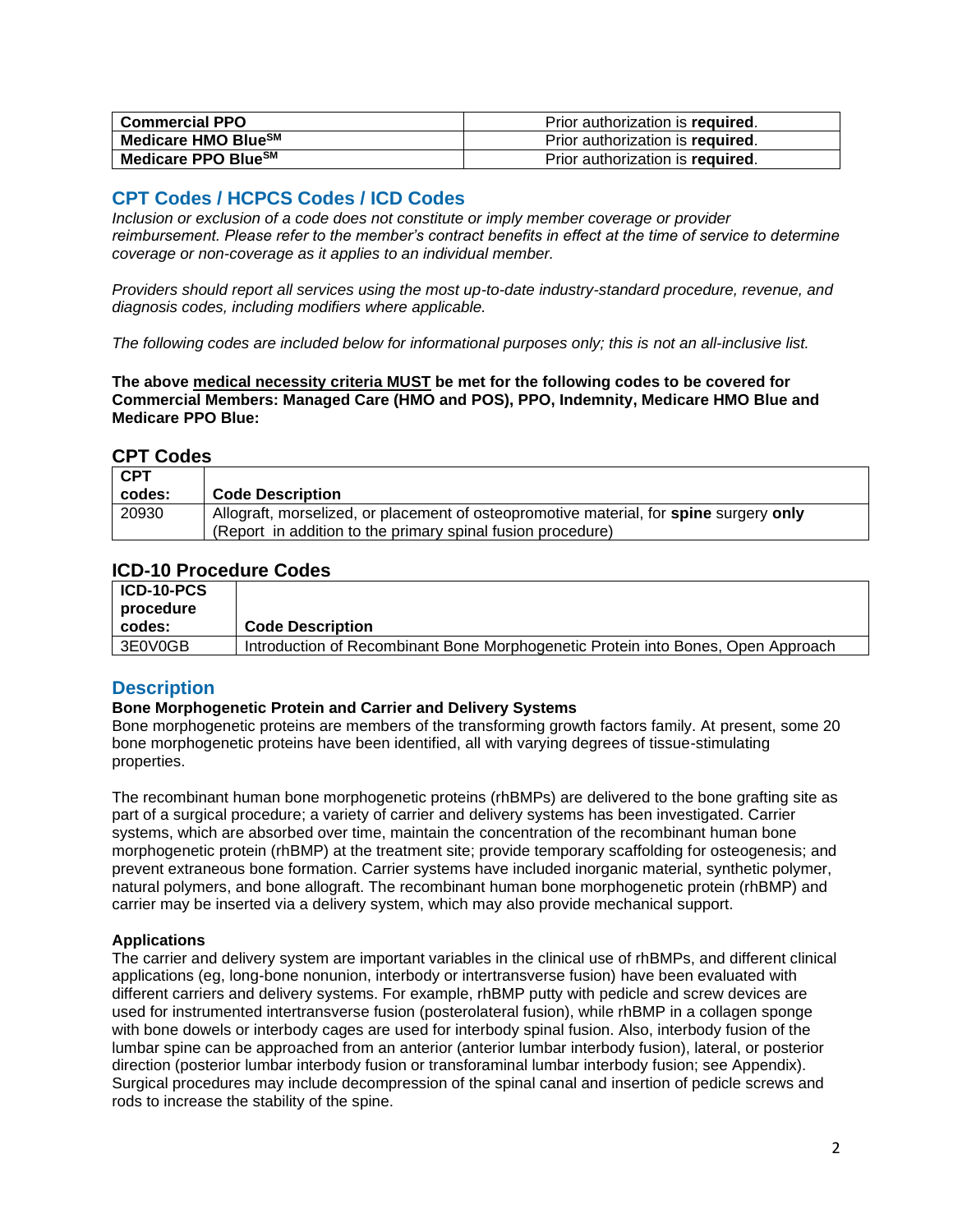Posterior approaches (posterior lumbar interbody fusion, transforaminal lumbar interbody fusion) allow decompression (via laminotomies and facetectomies) for treatment of spinal canal pathology (eg, spinal stenosis, lateral recess and foraminal stenosis, synovial cysts, hypertrophic ligamentum flavum) along with spine stabilization. Such approaches are differentiated from instrumented or noninstrumented posterolateral fusion, which involves the transverse processes. Due to the proximity of these procedures to the spinal canal, risks associated with ectopic bone formation are increased (eg, radiculopathies). Increased risk of bone resorption around rhBMP grafts, heterotopic bone formation, epidural cyst formation, and seromas has also been postulated.

#### **Summary**

Two recombinant human bone morphogenetic proteins (rhBMPs) have been extensively studied: recombinant human bone morphogenetic protein-2 (rhBMP-2), applied with an absorbable collagen sponge (Infuse), and recombinant human bone morphogenetic protein-7 (rhBMP-7), applied in putty (OP-1; not currently available in the U.S.). These protein products have been investigated as alternatives to bone autografting in a variety of clinical situations, including spinal fusions, internal fixation of fractures, treatment of bone defects, and reconstruction of maxillofacial conditions.

For individuals who are undergoing anterior or posterolateral lumbar spinal fusion and in whom autograft is not feasible who receive rhBMP, the evidence includes randomized controlled trials (RCTs), systematic reviews, and meta-analyses. Relevant outcomes are symptoms, morbid events, functional outcomes, and treatment-related morbidity. In 2013, 2 systematic reviews of rhBMP-2 trials using manufacturer-provided individual patient-level data were published. Overall, these reviews found little to no benefit of rhBMP-2 over iliac crest bone graft for all patients undergoing spinal fusion, with an uncertain risk of harm. The small benefits reported do not support the widespread use of rhBMP-2 as an alternative to iliac crest autograft. However, the studies do establish that rhBMP-2 has efficacy in promoting bone fusion and will improve outcomes for patients for whom use of iliac crest bone graft is not feasible. The overall adverse event rate was low, though concerns remain about increased adverse event rates with rhBMP-2, including cancer. The evidence is sufficient to determine that the technology results in an improvement in the net health outcome.

For individuals who are undergoing surgery for acute tibial shaft fracture and in whom autograft is not feasible who receive rhBMP, the evidence includes RCTs and systematic reviews of the RCTs. Relevant outcomes are symptoms, morbid events, functional outcomes, and treatment-related morbidity. Two systematic reviews have concluded that rhBMP can reduce reoperation rates compared with soft-tissue management with or without intramedullary nailing. The evidence is sufficient to determine that the technology results in an improvement in the net health outcome.

For individuals undergoing other surgical procedures (eg, oral and maxillofacial, hip arthroplasty, distraction osteogenesis) who receive rhBMP, the evidence includes a health technology assessment, systematic review, clinical trials, and small case series. Relevant outcomes are symptoms, morbid events, functional outcomes, and treatment-related morbidity. The evidence generally shows that rhBMP may not be as effective as a bone graft approach in craniomaxillofacial surgery; however, its use is associated with fewer adverse events. The evidence does not permit conclusions about the effect of rhBMP for tibial shaft fracture nonunion. The evidence is insufficient to determine that the technology results in an improvement in the net health outcome.

| <b>Date</b> | <b>Action</b>                                                                                       |
|-------------|-----------------------------------------------------------------------------------------------------|
| 6/2022      | Annual policy review. Description, summary, and references updated. Policy<br>statements unchanged. |
| 6/2022      | Prior authorization information clarified for PPO Plans. Effective 6/1/2022.                        |
| 5/2021      | Annual policy review. Description, summary, and references updated. Policy<br>statements unchanged. |

#### <span id="page-2-0"></span>**Policy History**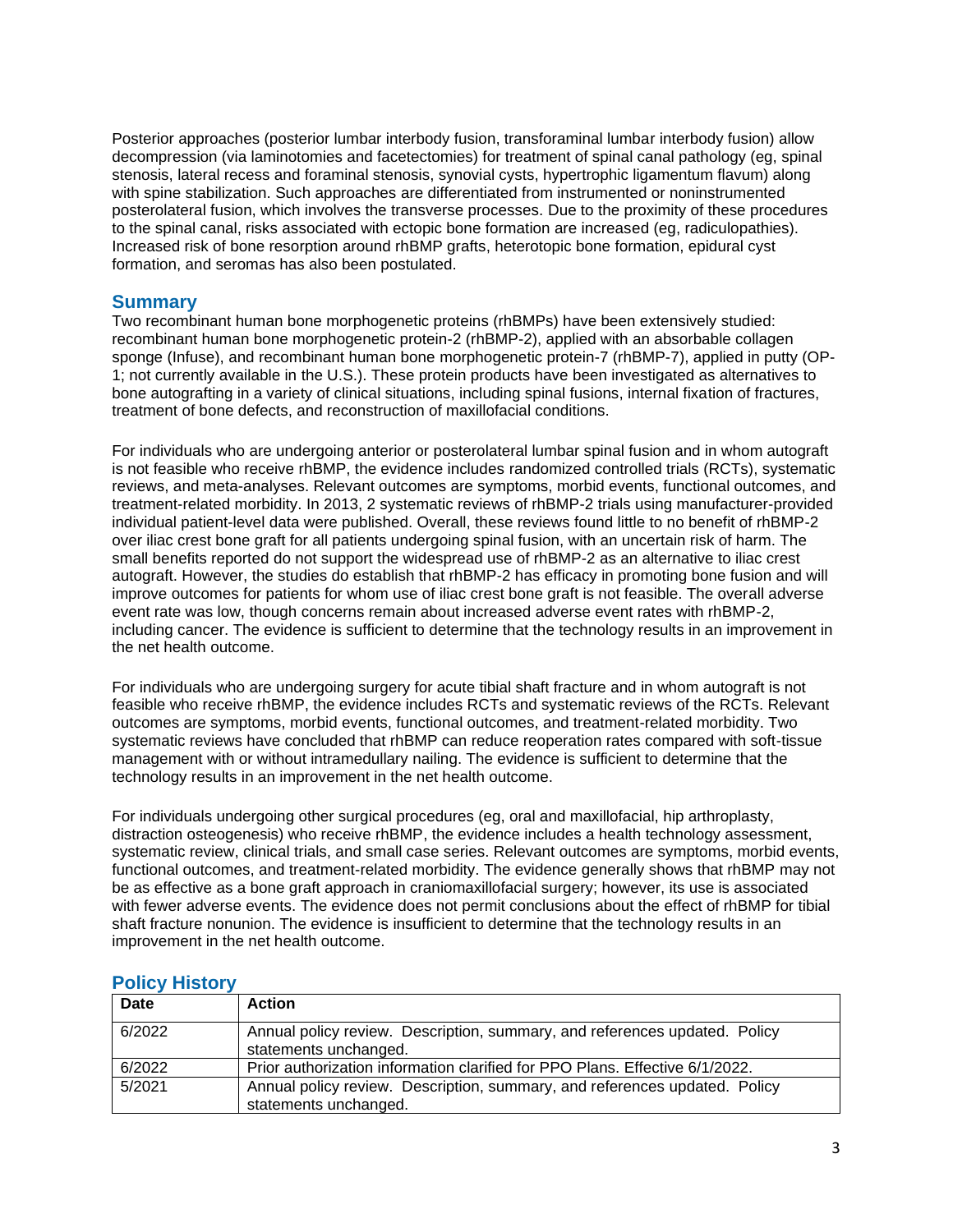| 6/2020         | Annual policy review. Description, summary and references updated. Policy<br>statements unchanged. |
|----------------|----------------------------------------------------------------------------------------------------|
| 5/2019         | Annual policy review. Description, summary and references updated. Policy                          |
|                | statements unchanged.                                                                              |
| 5/2018         | Annual policy review. New references added. Summary clarified.                                     |
| 3/2018         | Annual policy review. The term "unfeasible" clarified to "not feasible" in the medically           |
|                | necessary statement. The not medically necessary statement was revised to add                      |
|                | craniomaxillofacial surgery. Clarified coding information. Effective 3/1/2018.                     |
| 9/2016         | Annual policy review. FDA approval for rhBMP-2 in oblique lateral interbody fusion                 |
|                | added; rhBMP-7 removed from policy statements. Effective 9/1/2016.                                 |
| 9/2015         | Added coding language.                                                                             |
| 12/2014        | Annual policy review. New references added.                                                        |
| 5/2014         | Updated Coding section with ICD10 procedure and diagnosis codes, effective<br>10/2015.             |
| 4/2014         | Annual policy review. One FDA-approved indication that had been omitted re-                        |
|                | inserted: treatment of tibial shaft with BMP-2 (when autograft is unfeasible added);               |
|                | return to use of FDA language regarding treatment of noninstrumented revision                      |
|                | posterolateral intertransverse lumbar spinal fusion with BMP-7 where use of                        |
|                | autograft is unfeasible. Effective 4/1/2014.                                                       |
| 3/2014         | Annual policy review. New medically and not medically necessary indications                        |
|                | described. Effective 3/1/2014.                                                                     |
| 1/2014         | Coding information clarified                                                                       |
| 11/2011-4/2012 | Medical policy ICD 10 remediation: Formatting, editing and coding updates.                         |
|                | No changes to policy statements.                                                                   |
| 6/2011         | Reviewed - Medical Policy Group - Orthopedics, Rehabilitation and Rheumatology.                    |
|                | No changes to policy statements.                                                                   |
| 1/2011         | Reviewed - Medical Policy Group - Neurology and Neurosurgery. No changes to                        |
|                | policy statements.                                                                                 |
| 12/2010        | Annual policy review. No changes to policy statements.                                             |
| 7/2010         | Reviewed - Medical Policy Group - Orthopedics, Rehabilitation Medicine and                         |
|                | Rheumatology. No changes to policy statements.                                                     |
| 1/2010         | Reviewed - Medical Policy Group - Neurology and Neurosurgery. No changes to                        |
|                | policy statements.                                                                                 |
| 1/2010         | Annual policy review. Covered indications for bone morphogenetic protein-2                         |
| 2/01/2010      | clarified; bone morphogenetic protein-7 is now covered based on the indications in                 |
|                | this policy. Effective 2/1/2010.                                                                   |
| 7/2009         | Reviewed - Medical Policy Group - Orthopedics, Rehabilitation Medicine, and                        |
|                | Rheumatology. No changes to policy statements.                                                     |
| 5/1/2009       | Medical Policy #097 effective 5/1/2009 created.                                                    |

# <span id="page-3-0"></span>**Information Pertaining to All Blue Cross Blue Shield Medical Policies**

Click on any of the following terms to access the relevant information:

[Medical Policy Terms of Use](http://www.bluecrossma.org/medical-policies/sites/g/files/csphws2091/files/acquiadam-assets/Medical_Policy_Terms_of_Use_prn.pdf) [Managed Care Guidelines](http://www.bluecrossma.org/medical-policies/sites/g/files/csphws2091/files/acquiadam-assets/Managed_Care_Guidelines_prn.pdf) [Indemnity/PPO Guidelines](http://www.bluecrossma.org/medical-policies/sites/g/files/csphws2091/files/acquiadam-assets/Indemnity_and_PPO_Guidelines_prn.pdf)

[Clinical Exception Process](http://www.bluecrossma.org/medical-policies/sites/g/files/csphws2091/files/acquiadam-assets/Clinical_Exception_Process_prn.pdf)

<span id="page-3-1"></span>[Medical Technology Assessment Guidelines](http://www.bluecrossma.org/medical-policies/sites/g/files/csphws2091/files/acquiadam-assets/Medical_Technology_Assessment_Guidelines_prn.pdf)

### **References**

1. Schultz DG, Center for Devices and Radiological Health, Food and Drug Administration (FDA). FDA Public Health Notification: Life-threatening Complications Associated with Recombinant Human Bone Morphogenetic Protein in Cervical Spine Fusion [letter]. 2008 July 1; https://wayback.archiveit.org/7993/20170111190511/http://www.fda.gov/MedicalDevices/Safety/AlertsandNotices/PublicHealt hNotifications/ucm062000.htm. Accessed February 19, 2022.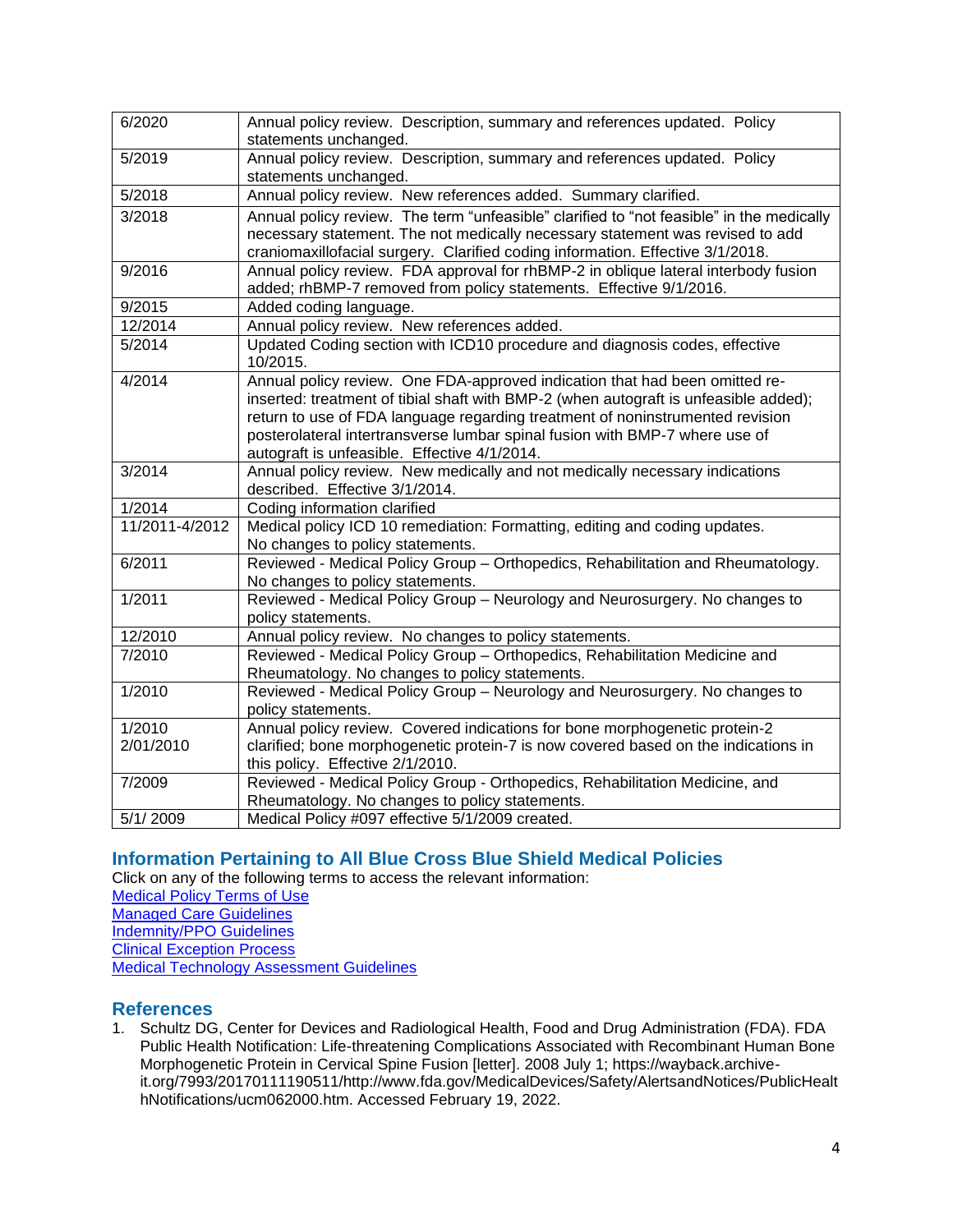- 2. U.S. Food and Drug Administration (FDA). Summary of Safety and Effectiveness: InFUSE Bone Graft/LT-Cage Lumbar Tapered Fusion Device [P000058]. 2002; https://www.accessdata.fda.gov/cdrh\_docs/pdf/P000058b.pdf. Accessed February 22, 2022.
- 3. Govender S, Csimma C, Genant HK, et al. Recombinant human bone morphogenetic protein-2 for treatment of open tibial fractures: a prospective, controlled, randomized study of four hundred and fifty patients. J Bone Joint Surg Am. Dec 2002; 84(12): 2123-34. PMID 12473698
- 4. Howard JM, Glassman SD, Carreon LY. Posterior iliac crest pain after posterolateral fusion with or without iliac crest graft harvest. Spine J. Jun 2011; 11(6): 534-7. PMID 20947439
- 5. Simmonds MC, Brown JV, Heirs MK, et al. Safety and effectiveness of recombinant human bone morphogenetic protein-2 for spinal fusion: a meta-analysis of individual-participant data. Ann Intern Med. Jun 18 2013; 158(12): 877-89. PMID 23778905
- 6. Fu R, Selph S, McDonagh M, et al. Effectiveness and harms of recombinant human bone morphogenetic protein-2 in spine fusion: a systematic review and meta-analysis. Ann Intern Med. Jun 18 2013; 158(12): 890-902. PMID 23778906
- 7. United States Senate Finance Committee. Staff report on Medtronic's influence on INFUSE clinical studies. Int J Occup Environ Health. Apr-Jun 2013; 19(2): 67-76. PMID 23684264
- 8. Carragee EJ, Hurwitz EL, Weiner BK. A critical review of recombinant human bone morphogenetic protein-2 trials in spinal surgery: emerging safety concerns and lessons learned. Spine J. Jun 2011; 11(6): 471-91. PMID 21729796
- 9. Feng JT, Yang XG, Wang F, et al. Efficacy and safety of bone substitutes in lumbar spinal fusion: a systematic review and network meta-analysis of randomized controlled trials. Eur Spine J. Jun 2020; 29(6): 1261-1276. PMID 31872300
- 10. Liu S, Wang Y, Liang Z, et al. Comparative Clinical Effectiveness and Safety of Bone Morphogenetic Protein Versus Autologous Iliac Crest Bone Graft in Lumbar Fusion: A Meta-analysis and Systematic Review. Spine (Phila Pa 1976). Jun 15 2020; 45(12): E729-E741. PMID 31923133
- 11. Mariscal G, Nunez JH, Barrios C, et al. A meta-analysis of bone morphogenetic protein-2 versus iliac crest bone graft for the posterolateral fusion of the lumbar spine. J Bone Miner Metab. Jan 2020; 38(1): 54-62. PMID 31292724
- 12. Wu Z, Zhou B, Chen L, et al. Bone morphogenetic protein-2 against iliac crest bone graft for the posterolateral fusion of the lumbar spine: A meta-analysis. Int J Clin Pract. Apr 2021; 75(4): e13911. PMID 33277737
- 13. Carragee EJ, Chu G, Rohatgi R, et al. Cancer risk after use of recombinant bone morphogenetic protein-2 for spinal arthrodesis. J Bone Joint Surg Am. Sep 04 2013; 95(17): 1537-45. PMID 24005193
- 14. Zadegan SA, Abedi A, Jazayeri SB, et al. Bone Morphogenetic Proteins in Anterior Cervical Fusion: A Systematic Review and Meta-Analysis. World Neurosurg. Aug 2017; 104: 752-787. PMID 28315798
- 15. Khan TR, Pearce KR, McAnany SJ, et al. Comparison of transforaminal lumbar interbody fusion outcomes in patients receiving rhBMP-2 versus autograft. Spine J. Mar 2018; 18(3): 439-446. PMID 28822825
- 16. Cooper GS, Kou TD. Risk of cancer after lumbar fusion surgery with recombinant human bone morphogenic protein-2 (rh-BMP-2). Spine (Phila Pa 1976). Oct 01 2013; 38(21): 1862-8. PMID 23883824
- 17. Cooper GS, Kou TD. Risk of Cancer Following Lumbar Fusion Surgery With Recombinant Human Bone Morphogenic Protein-2 (rhBMP-2): An Analysis Using a Commercially Insured Patient Population. Int J Spine Surg. Apr 2018; 12(2): 260-268. PMID 30276083
- 18. Dettori JR, Chapman JR, DeVine JG, et al. Longer follow-up continues to reveal no increased risk of cancer with the use of recombinant human bone morphogenetic protein in spine fusion. Spine J. Oct 2019; 19(10): 1640-1647. PMID 31108234
- 19. Dai J, Li L, Jiang C, et al. Bone Morphogenetic Protein for the Healing of Tibial Fracture: A Meta-Analysis of Randomized Controlled Trials. PLoS One. 2015; 10(10): e0141670. PMID 26509264
- 20. Garrison KR, Shemilt I, Donell S, et al. Bone morphogenetic protein (BMP) for fracture healing in adults. Cochrane Database Syst Rev. Jun 16 2010; (6): CD006950. PMID 20556771
- 21. Lyon T, Scheele W, Bhandari M, et al. Efficacy and safety of recombinant human bone morphogenetic protein-2/calcium phosphate matrix for closed tibial diaphyseal fracture: a doubleblind, randomized, controlled phase-II/III trial. J Bone Joint Surg Am. Dec 04 2013; 95(23): 2088-96. PMID 24306695